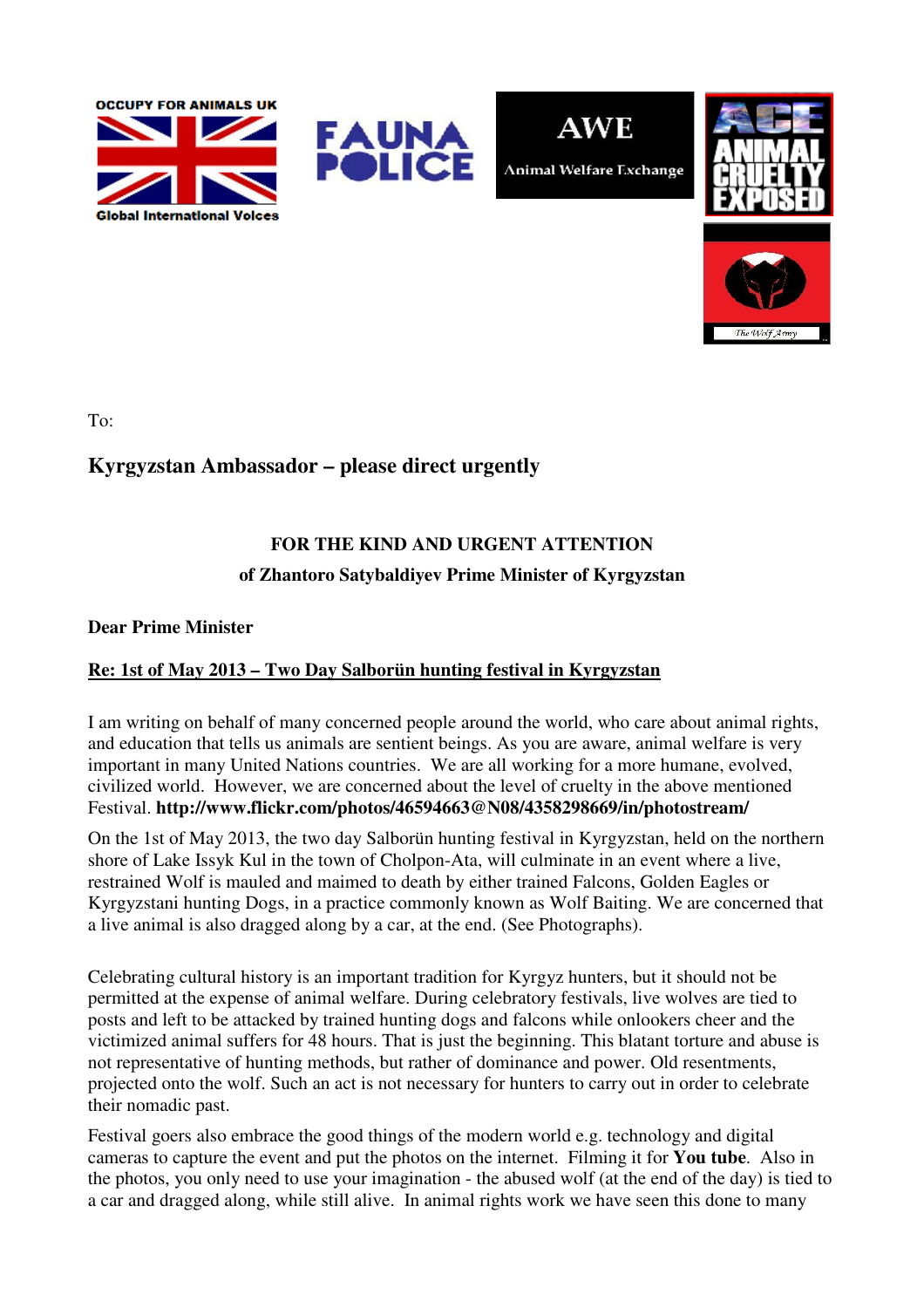live animals and it is punishable in many countries, resulting in heavy prison sentences. We ask that no animals should be dragged by a car or a horse.

Please do not allow any live animals, to be dragged behind a vehicle or a horse to death.

The international community of animal rights, and animal lovers are urging you to stop the elements of extreme cruelty and abuse in the festival. To show more compassion towards animals, in line with the goals of UN Millennium Development Goals for a "fairer" and more "educated" world. Is it not so that the Kyrgyzstan hunter is a fair hunter who respects his quarry, or is it so that they are now showing that they are torturers of defenceless animals.

After all, the hunters and their friends already embrace modern technology of digital camera and internet and cars. We therefore ask that people let go of cruel and over the top barbaric traditions that have nothing to do with the United Nations Education Science Culture Agenda. It is nothing more than a culture of cruelty and is not part of humane or ethical hunting.

As a member of the United Nations we ask for your assistance, to stop the torture and barbarism of the old world, leave it where it belongs - in the old world. We are in 2013 not 1320. And people from your country have the ability to fly all over the world, educate themselves to Doctorate level and PhD Level and set up Embassies and sit around the UN Table debating important world wide issues.

2012 Declaration of Consciousness has confirmed animals are not just commodities. South Carolina America has recently banned "bear baiting". Thailand and Taiwan Governments have declared recent banns on dog meat (due to the associated cruelty). Taiwan has also stopped importing seal products due to the associated cruelty of harvesting them. America – dog fighting now a criminal offence. India has made illegal dancing bears. Please see the attached international petitions (end of document). We ask you to please end this inhumane act.

To act with kindness.

Thank you for your time.

Yours sincerely

A Dolloso (BSc Hons) Founder at Occupy For Animals UK

Vincent A Kennard (B Com (Acc) ACIBM) Founder of The Wolf Army

On behalf of the international Animal Rights community, and all the people who signed the

petitions. Animal Welfare Exchange, Animal Cruelty Exposed, Fauna Police,



Still alive? To be dragged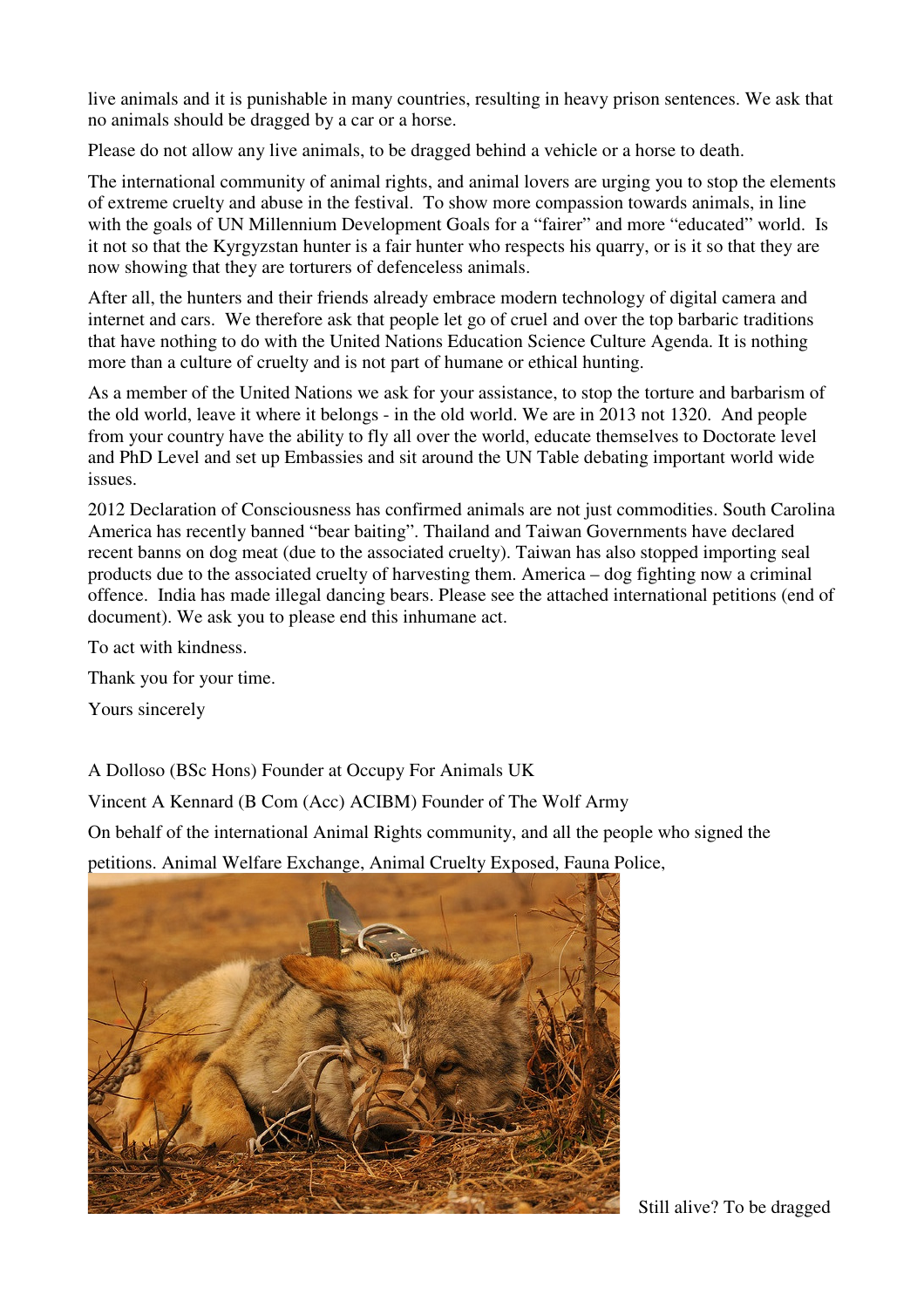

by horse. That is not right. This is not in line with Millennium Goals UN.

**The wolf, at the end, is still alive (4 men needed) so it must be alive. The wolf is clearly still alive in the picture above - the men taking it.**